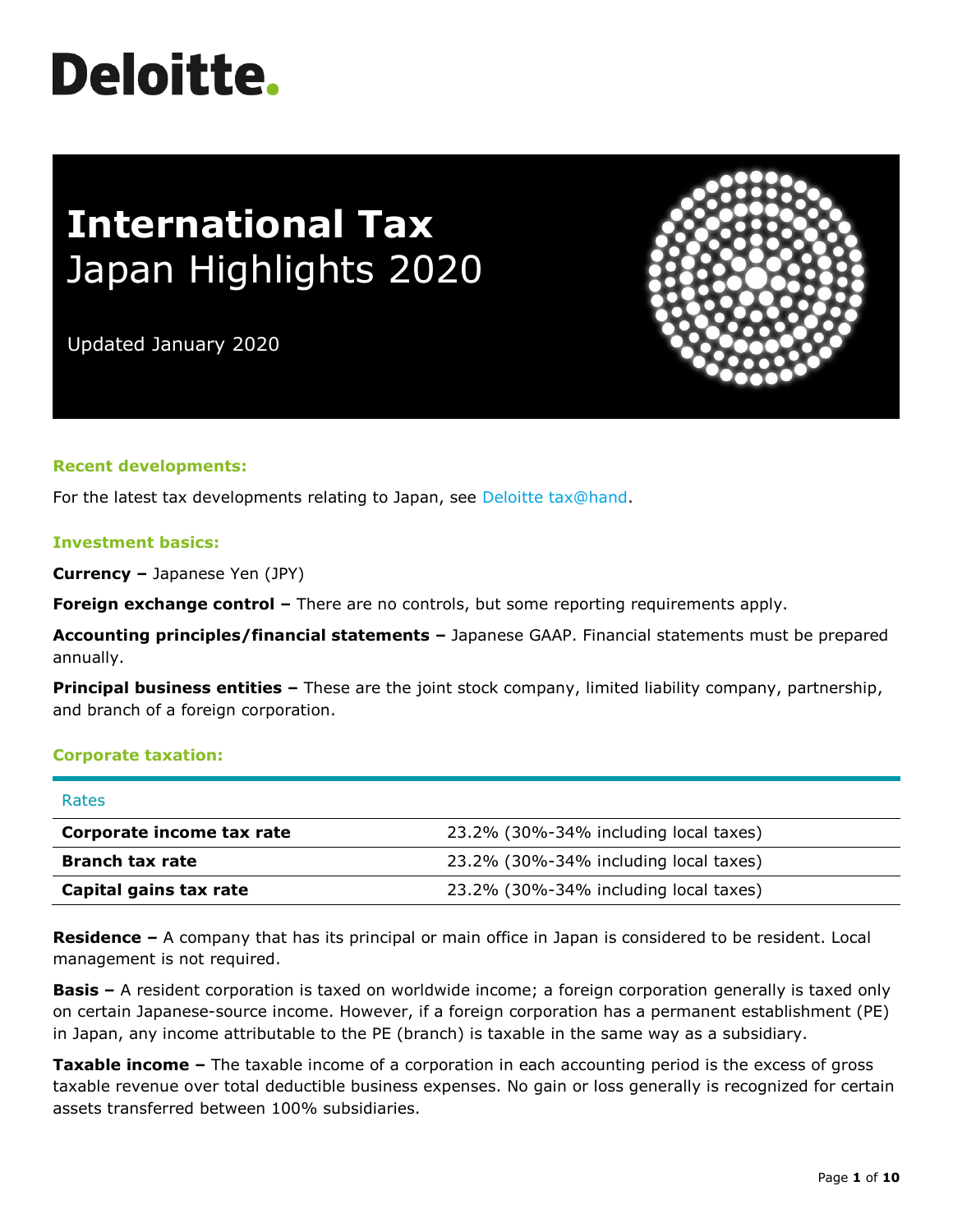**Rate –** The national standard corporation tax rate of 23.2% applies to ordinary corporations with share capital exceeding JPY 100 million.

Companies also must pay local inhabitants tax, which varies with the location and size of the firm. The inhabitants tax, charged by both prefectures and municipalities, comprises the corporation tax levy (levied as a percentage of national corporation tax), and a per capita levy (determined based on capital and the number of employees).

The local enterprise tax, another tax imposed by the prefectures, has three components: (i) progressive standard rates of up to 3.6% of taxable profits (note that the standard rate of income-based enterprise tax was lowered for fiscal years beginning on or after 1 October 2019, and a new, special enterprise tax was introduced, but the revision has little impact on the effective enterprise tax rate); (ii) 1.2% of a "valueadded" factor; and (iii) 0.5% of share capital and capital surplus.

The effective tax rate for corporations (inclusive of the local inhabitants and enterprise taxes), based on the maximum rates applicable in Tokyo to a company whose paid-in capital is over JPY 100 million, is approximately 30%.

The corporate tax rate for a branch is the same as for a subsidiary.

**Surtax –** A 2.1% surtax applies on the withholding tax for certain Japanese-source income, as discussed below under "Withholding tax."

**Alternative minimum tax –** There is no alternative minimum tax.

**Taxation of dividends –** Dividends received by a resident corporation from another resident corporation are excluded from taxable income for corporation tax purposes if the recipient holds 100% of the dividendpaying corporation for a certain period. If a corporation owns more than 33.3% of the shares in a dividendpaying corporation for at least six months before the date the right to receive a dividend is determined, the dividend (less the dividend-receiving resident corporation's interest expense allocated to the dividend) is excluded from taxable income. If a corporation holds 33.3% or less of the shares but more than 5% of shares or holds more than 33.3% of the shares but for less than six months before the dividend determination, 50% of the dividend is excluded from taxable income. If a corporation owns 5% or less of the shares, 20% of the dividend is excluded from taxable income. A foreign dividend exemption system exempts 95% of dividends received by a Japanese company from its qualifying shareholdings of 25% or more in foreign companies that have been held for at least six months before the dividend determination date. However, foreign dividends that are deductible in the source country are excluded from the exemption, and the full amounts of the dividends are included in taxable income.

**Capital gains –** Capital gains are taxable as ordinary income; capital losses generally are deductible.

**Losses –** Only 50% of a company's taxable income may be offset by net operating losses (NOLs). A small or medium-sized enterprise (SME) with share capital of no more than JPY 100 million is exempt from the NOL restriction, unless the SME is owned by a large corporation. NOL carryforwards may be further restricted in certain situations, including a change of ownership of more than 50% in connection with a discontinuance of an old business and commencement of a new business.

The NOL carryforward period is 10 years for NOLs incurred during fiscal years starting on or after 1 April 2018. SMEs may carry back losses for one year.

**Foreign tax relief** – Foreign tax paid may be credited against Japanese tax, subject to certain limitations. An indirect foreign tax credit (deemed paid foreign tax credit) generally is unavailable.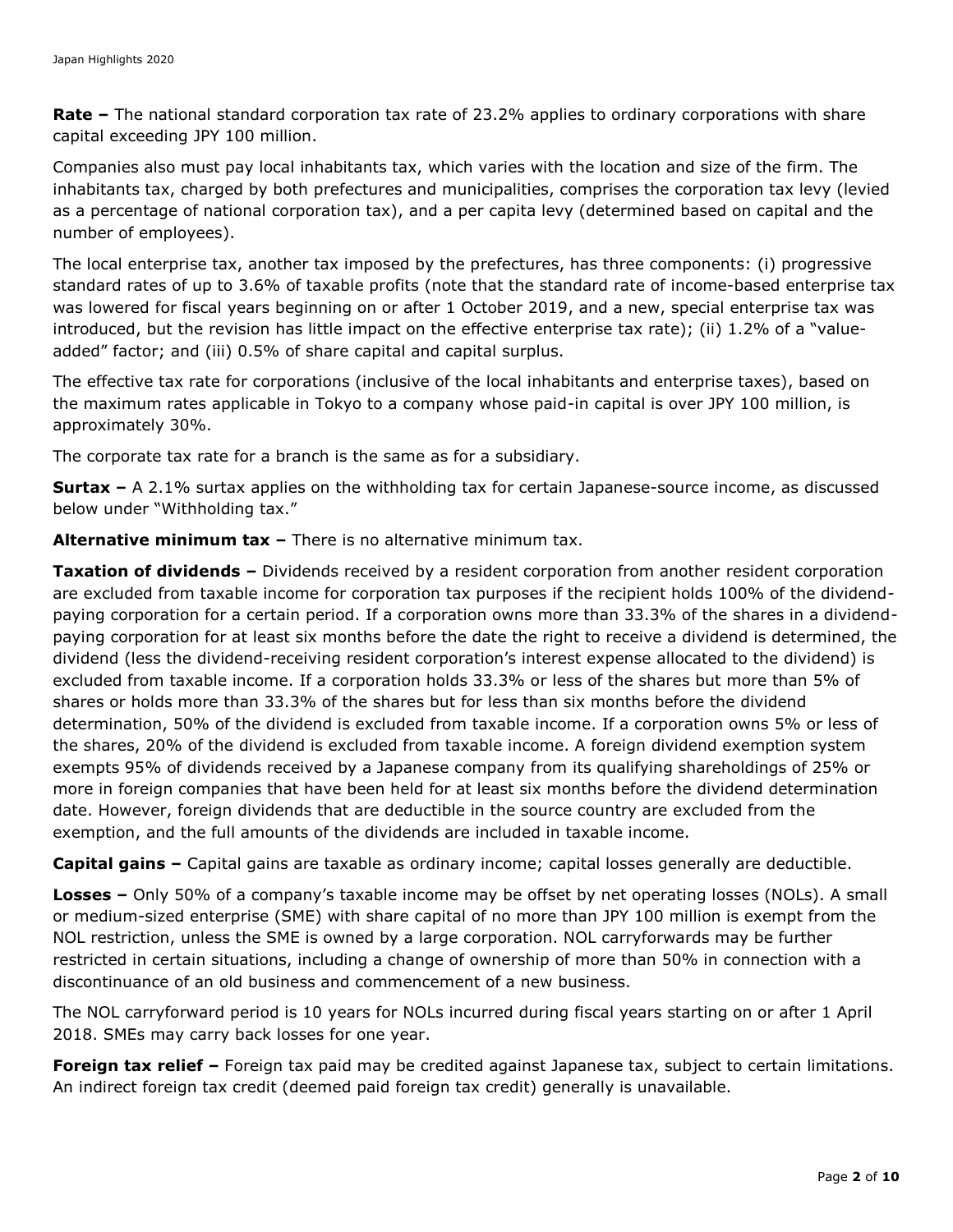**Participation exemption –** There is no participation exemption in respect of capital gains, but there is a 95% foreign dividend exemption (see above under "Taxation of dividends").

**Holding company regime –** There is no holding company regime.

**Incentives –** Various tax credits are available, including an R&D credit. Tax incentives are available for increasing wages and salaries for fiscal years that start between 1 April 2018 and 31 March 2021.

The R&D credit and certain other tax incentives are not available to large corporations that do not satisfy certain conditions for fiscal years that start between 1 April 2018 and 31 March 2021.

#### **Compliance for corporations:**

**Tax year –** A corporation selects its fiscal year when it begins operations in Japan. The accounting period must not exceed 12 months. A branch's tax year generally is the same as the tax year of its head office.

**Consolidated returns –** A Japanese domestic parent corporation and its 100%-owned domestic subsidiaries may elect to file a consolidated tax return for national tax purposes only, i.e., local taxation is calculated on a stand-alone basis. Once a group has been approved to enter into the consolidated tax regime, in principle, the group cannot voluntarily revoke this status.

Consolidated taxable income is calculated for the consolidated group as a single tax unit by aggregating the separate taxable income of each subsidiary in the group and applying necessary adjustments. The consolidated tax liability is calculated based on consolidated taxable income multiplied by the applicable tax rate, adjusted for various tax credits. The group's consolidated tax liability is allocated to the individual corporations in the group based on the taxable income or loss of each corporation.

In principle, when forming/joining the consolidated group existing subsidiaries are subject to the mark-tomarket rule and forfeiture of their existing NOLs. There are some exceptions whereby mark-to-market would not apply and a separate return limitation year rule (under which a subsidiary's NOLs incurred before joining the group can be carried forward and offset only against its own taxable income) would be available for subsidiaries held for more than five years and subsidiaries that meet certain requirements.

**Filing and payment –** A corporation or a branch must file a final tax return and pay its final taxes due within two months after the close of its fiscal year. Taxes must be prepaid within two months from the end of the sixth month of the tax year, in an amount equal to either: (i) 50% of the tax payable on the previous year's earnings; or (ii) the actual tax liability for the first six months.

Companies may file either a "blue" or a "white" return. The blue return carries a wide range of privileges, such as deductions, including tax loss carryforwards and accelerated depreciation. To use this form, companies must apply before the beginning of the applicable tax year (or, for a newly formed company, before the end of the first year), and must meet certain requirements in relation to their accounting systems and recordkeeping.

**Penalties –** Various penalties are imposed on taxpayers that underreport their total tax due and that fail to timely submit tax payments and tax returns. Penalties are not deductible for Japanese tax purposes.

**Rulings –** Japan has a limited advance ruling system. Written rulings generally are available to the public, and the availability of a ruling is subject to certain restrictions (e.g., no hypothetical cases).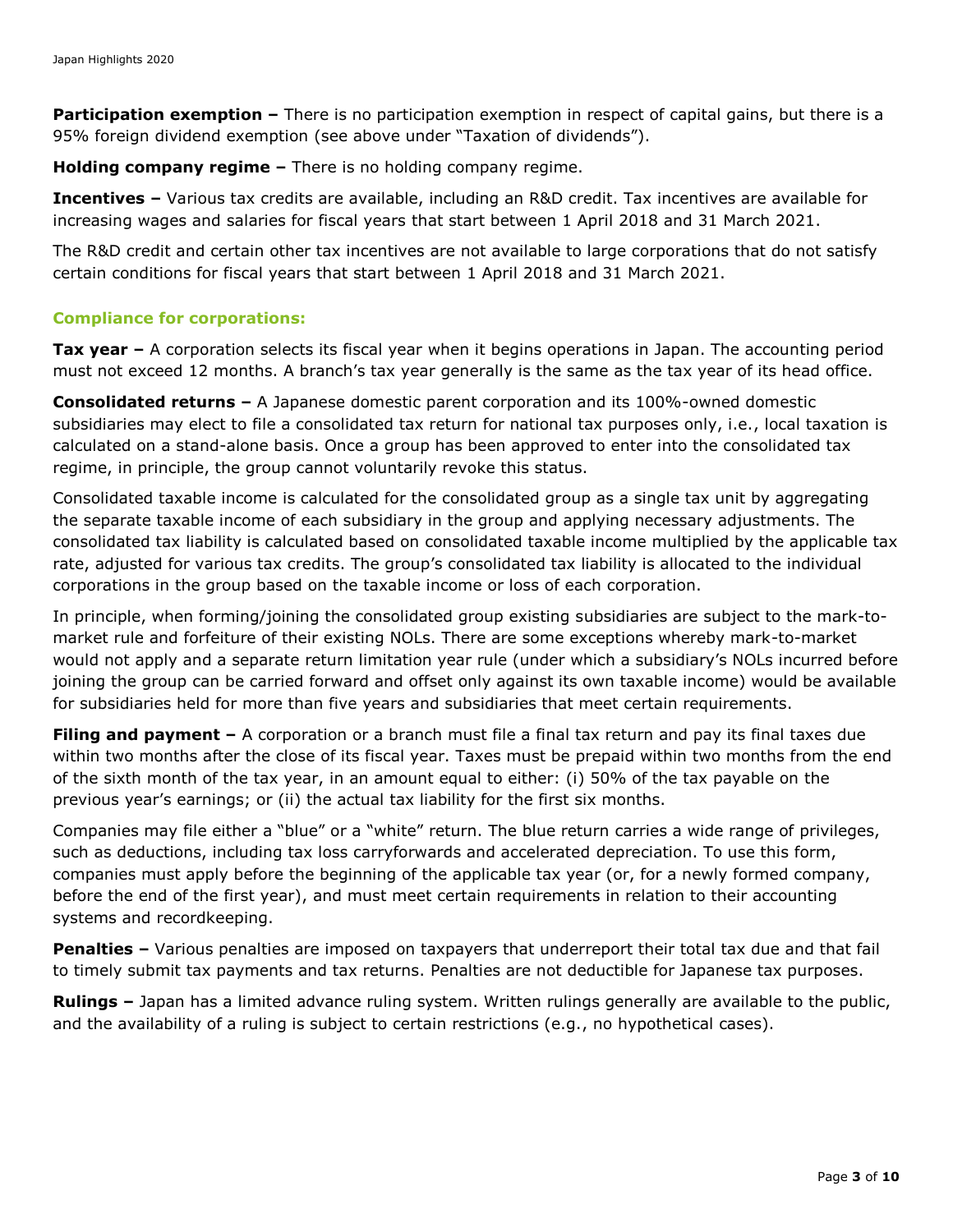# **Individual taxation:**

| Rates                      |                                    |                                                                                    |
|----------------------------|------------------------------------|------------------------------------------------------------------------------------|
| National income tax rate   | <b>Taxable income</b>              | Rate                                                                               |
|                            | Up to JPY 1,950,000                | 5% (5.105% including surtax)                                                       |
|                            | JPY 1,950,001 - JPY 3,300,000      | $10\%$ (10.21% including surtax)                                                   |
|                            | JPY 3,300,001 - JPY 6,950,000      | 20% (20.42% including surtax)                                                      |
|                            | JPY 6,950,001 - JPY 9,000,000      | 23% (23.483% including surtax)                                                     |
|                            | JPY 9,000,001 - JPY 18,000,000     | 33% (33.693% including surtax)                                                     |
|                            | JPY 18,000,001 - JPY<br>40,000,000 | 40% (40.84% including surtax)                                                      |
|                            | Over JPY 40,000,000                | 45% (45.945% including surtax)                                                     |
| Local inhabitants tax rate |                                    | 10% (plus per capita levy of JPY<br>4,000 and JPY 1,000 surtax)                    |
| Capital gains tax rate     |                                    | 15%/30% (20.315%/39.63%<br>including national surtax and local<br>inhabitants tax) |

**Residence –** Permanent residents are taxed on their worldwide income. Nonpermanent residents are taxed on their Japanese-source income and on foreign-source income paid in or remitted into Japan. As from 2017, nonpermanent residents also are taxable on capital gains from the sale of non-listed shares and shares acquired while resident in Japan. Nonresidents are taxed on their Japanese-source income.

**Basis –** An individual who is domiciled or who has a residence in Japan for one year or more is a resident. A non-Japanese national who has spent five years or less in Japan in the preceding 10-year period is regarded as a nonpermanent resident.

**Taxable income –** Most income, including employment income and investment income, is taxable. Specified deductions, allowances, and credits are available to reduce tax.

**Rates –** Progressive rates up to 55% (combined national and local inhabitants tax) apply. A surtax of 2.1% applies to national tax due, to help pay for recovery following the 2011 earthquake.

**Capital gains –** National income tax applies at 15% on gains of individuals from the sale of shares. Longterm gains of individuals from the sale of real property are subject to national income tax at 15%, and short-term gains at 30%. A surtax of 2.1% applies to the national tax due on capital gains, to help pay for recovery following the 2011 earthquake. In addition, local inhabitants tax at 5% applies on gains from the sale of shares, and long-term gains from the sale of real property. Short-term gains from the sale of real property are subject to local inhabitants tax at 9%.

**Deductions and allowances –** Subject to certain restrictions, deductions are granted for social insurance premiums paid under Japanese government plans, life insurance premiums, earthquake insurance premiums, charitable contributions, qualified medical expenses, etc. Personal deductions are allowed for the individual, a dependent spouse (but only by individuals who income is less than JPY 10 million), and children aged 16 or older. Exemptions exist for the disabled and the elderly.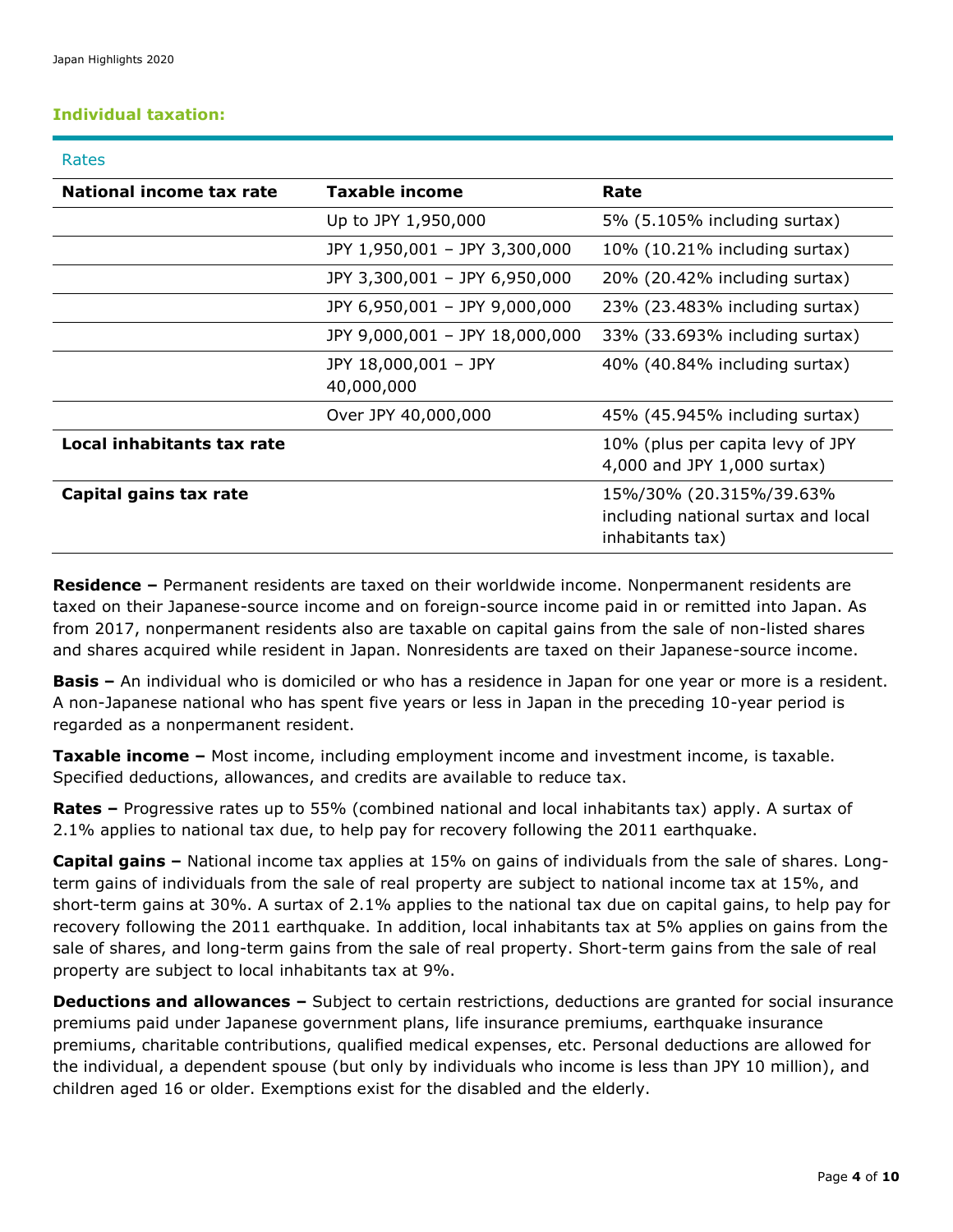**Foreign tax relief –** Foreign taxes paid may be credited against the Japanese tax liability, subject to certain limitations.

#### **Compliance for individuals:**

#### **Tax year –** Calendar year

**Filing status –** Joint filing is not permitted. Additionally, the tax rates are uniform and are not dependent on marital or other status.

**Filing and payment –** Tax on employment income and investment income generally is withheld at source. Self-employment business income is calculated in a similar manner as for corporations and must be selfreported.

**Penalties –** Japan imposes various penalties on taxpayers who underreport their total tax due and who fail to timely submit tax payments and tax returns. Penalties are not deductible for Japanese tax purposes.

**Rulings –** Japan has a limited advance ruling system. Written rulings generally are available to the public, and the availability of a ruling is subject to certain restrictions (e.g., no hypothetical cases).

# **Withholding tax:**

#### Rates

| <b>Type of payment</b>             | <b>Residents</b>                    |                                                                   | <b>Nonresidents</b>                             |                                     |
|------------------------------------|-------------------------------------|-------------------------------------------------------------------|-------------------------------------------------|-------------------------------------|
|                                    | Company                             | Individual                                                        | Company                                         | Individual                          |
| <b>Dividends</b>                   | 20% (20.42%<br>including<br>surtax) | 20% (20.42%<br>including<br>surtax)                               | 15%/20%<br>(15.315%/20.42%<br>including surtax) | 20% (20.42%<br>including<br>surtax) |
| <b>Interest</b>                    | 20% (20.42%<br>including<br>surtax) | 20% (20.42%<br>including<br>surtax)                               | 15%/20%<br>(15.315%/20.42%<br>including surtax) | 20% (20.42%<br>including<br>surtax) |
| <b>Royalties</b>                   | 20% (20.42%<br>including<br>surtax) | Progressive<br>rates up to<br>20% (20.42%<br>including<br>surtax) | 20% (20.42%<br>including surtax)                | 20% (20.42%<br>including<br>surtax) |
| <b>Fees for technical services</b> | 20% (20.42%<br>including<br>surtax) | Progressive<br>rates up to<br>20% (20.42%<br>including<br>surtax) | 20% (20.42%<br>including surtax)                | 20% (20.42%<br>including<br>surtax) |

**Dividends –** A 20% withholding tax normally is levied on dividends paid to residents and to nonresidents, unless the rate is reduced under a tax treaty. The rate is 15% for dividends paid by a listed company to a nonresident. A 2.1% surtax increases the effective domestic rates to 20.42% and 15.315%.

**Interest –** Interest on loans paid to residents and to nonresidents generally is subject to a 20% withholding tax. The rate on interest paid to a nonresident company on deposits and bonds is 15%. A 2.1%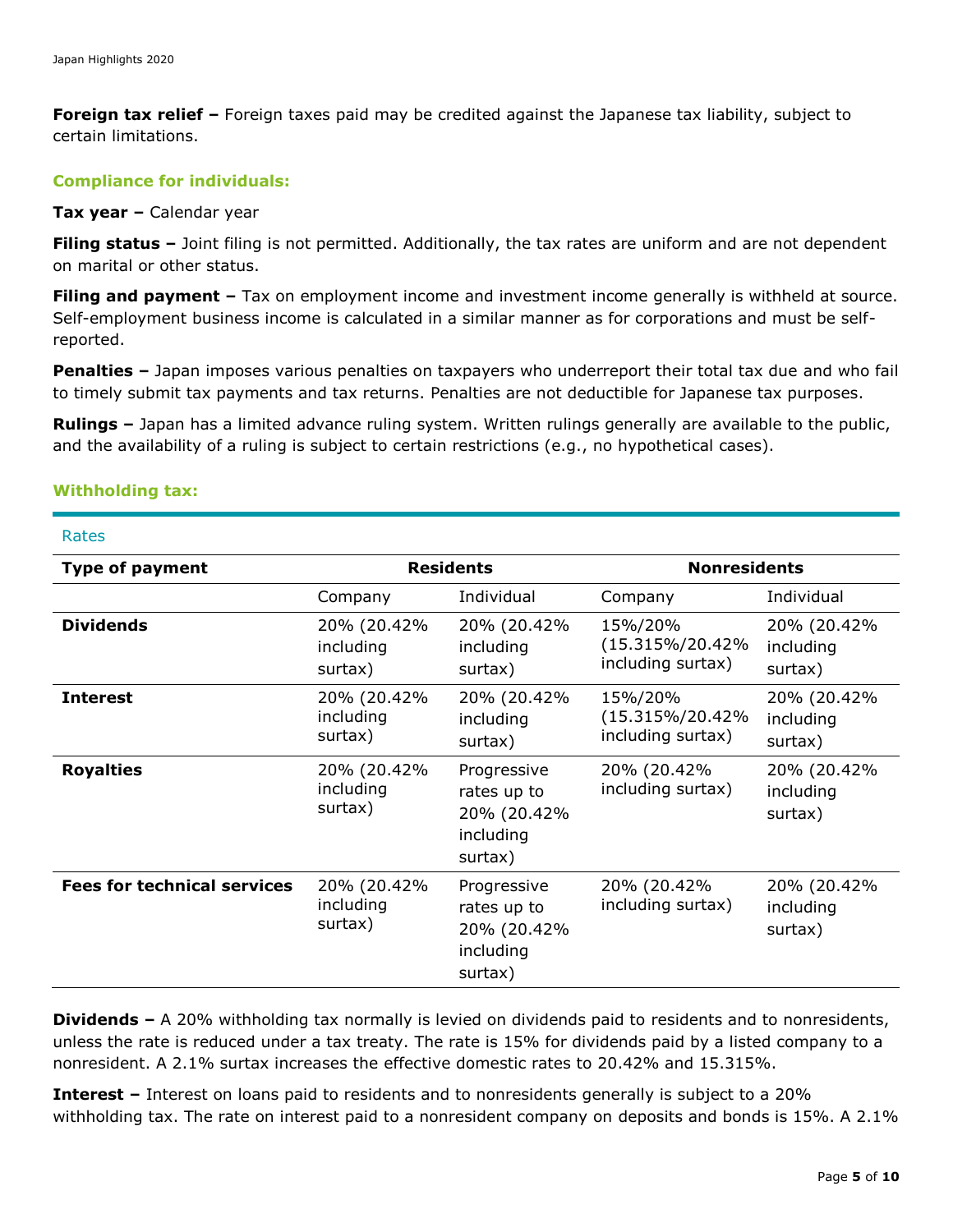surtax increases the effective domestic rates to 20.42% and 15.315%. The rate may be reduced under a tax treaty.

**Royalties –** Royalties paid to residents and to nonresidents are subject to a 20% withholding tax, unless the rate is reduced under a tax treaty. (A lower withholding rate based on a progressive scale may apply for resident individuals.) A 2.1% surtax increases the effective domestic rate to 20.42%.

**Technical service fees –** A 20% withholding tax generally is levied on Japanese-source service fees paid to residents and to nonresidents, unless exempt under a tax treaty. (A lower withholding rate based on a progressive scale may apply for resident individuals.) A 2.1% surtax increases the effective domestic rate to 20.42%.

**Branch remittance tax –** Japan does not impose a branch remittance tax.

# **Anti-avoidance rules:**

**Transfer pricing –** The prices of goods and services exchanged between internationally affiliated entities must be consistent with the arm's length principle. Internationally affiliated entities are defined, among others, as those with a relationship consisting of a direct or indirect foreign shareholding of 50% or more, or a "control in substance" relationship. The burden is on the taxpayer to demonstrate that the pricing is reasonable. Failure to do so may give rise to a transfer pricing adjustment, at the discretion of the tax authorities. Advance pricing agreements on the reasonableness of the taxpayer's methodology and results may be obtained from the tax authorities. (See also "Disclosure requirements.")

Japanese transfer pricing documentation rules follow the OECD's three-tiered approach to documentation (i.e., country-by-country (CbC) reporting, master file, and local file). The master file and "Notification for Ultimate Parent Entity" must be submitted annually for groups with prior year revenue equal to or greater than JPY 100 billion. Local file contemporaneous documentation requirements apply for intercompany transactions equal to or greater than JPY 5 billion, or equal to or greater than JPY 300 million for intangible related transactions. Local files must be submitted to an examiner at the latest within 45 days of a request, although the actual deadline to respond to a request is set by the examiner and may be less. Where the contemporaneous documentation thresholds are not met, local files must be submitted to an examiner at the latest within 60 days of a request, although the actual deadline to respond to a request is set by the examiner and may be less.

New hard to value intangibles (HTVI) rules apply for income years beginning on or after 1 April 2020. The HTVI rules allow the Japanese tax authorities to consider after the fact (ex-post) outcomes to make adjustments to the pricing of transactions involving HTVIs (as defined in the new rules).

As from income years beginning on or after 1 April 2020, the discounted cash flow method is formally allowed as a pricing method, and the statute of limitations relating to transfer pricing is extended from six to seven years.

#### **Interest deduction limitations**

#### **Thin capitalization**

Japan's thin capitalization rules primarily restrict the deductibility of interest payable (including certain guarantee fees) by a Japanese corporation or a foreign corporation liable to pay corporation tax in Japan to its foreign controlling shareholder (or certain third parties), if the interest is not subject to Japanese tax in the hands of the recipient. A foreign controlling shareholder is defined as a foreign corporation or nonresident individual that: (i) directly or indirectly owns 50% or more of the total outstanding shares of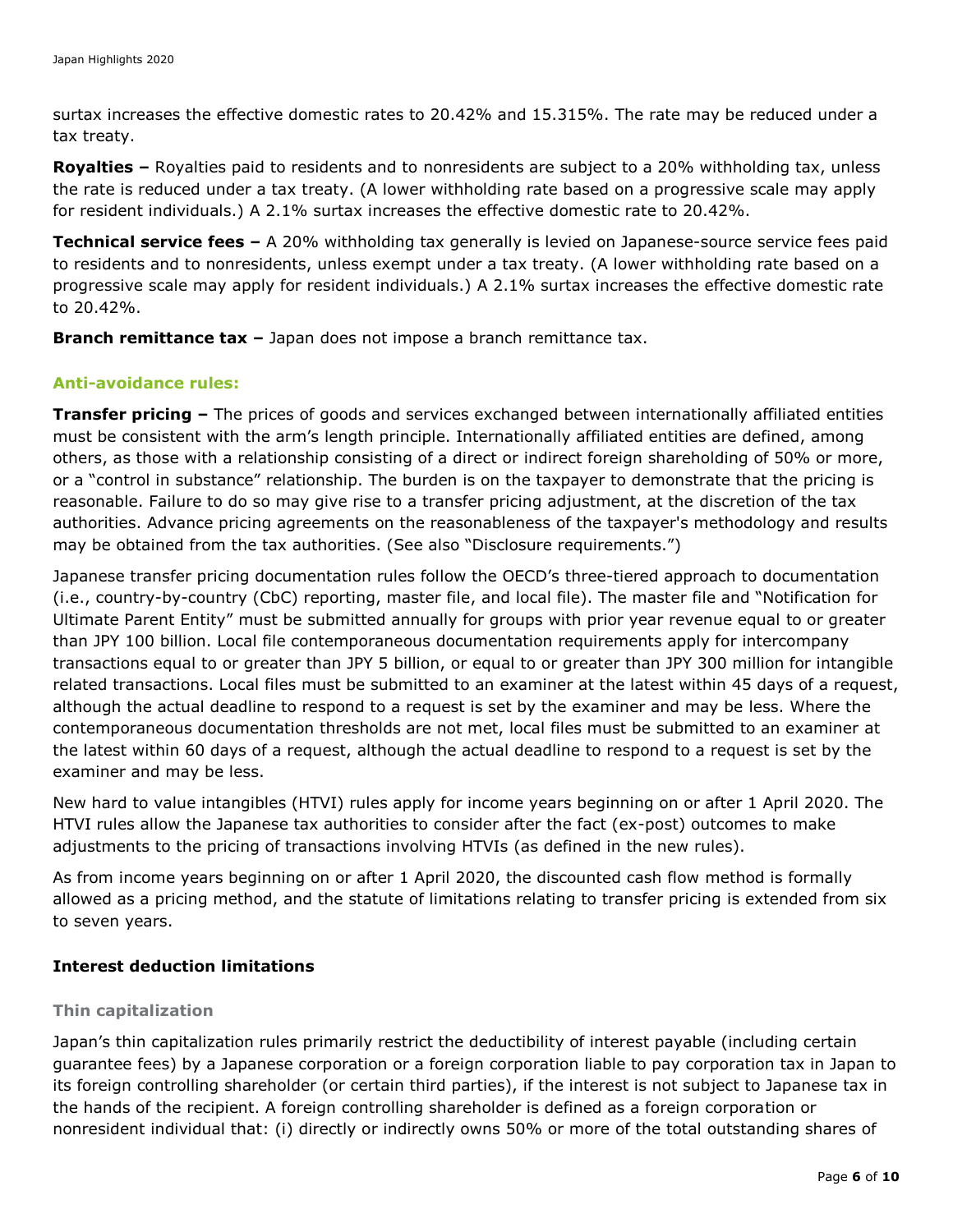the Japanese corporation (i.e., a parent-subsidiary relationship); (ii) is a foreign corporation in which 50% or more of the total outstanding shares are directly or indirectly owned by the same shareholder that directly or indirectly owns 50% or more of the shares of the relevant Japanese entity (i.e., a brother-sister relationship); or (iii) otherwise exercises control over the Japanese entity. This rule also applies to situations involving certain third parties, including situations where: (i) a third party provides a loan to the Japanese entity that is funded by a back-to-back loan arrangement with the foreign controlling shareholder; (ii) a third party provides a loan to the Japanese entity that is guaranteed by a foreign controlling shareholder; or (iii) a third party provides a loan to the Japanese entity based on arrangements involving bonds and certain repo transactions.

There is a debt-to-equity safe harbor ratio of 3:1 (2:1 for certain repo transactions). This effectively means that there will be a restriction only if the debt from the foreign controlling shareholder (or specified third party) exceeds three times the amount of net equity the shareholder/third party owns, and the total debt exceeds three times the equity. In such a situation, interest expense calculated on the excess debt is nondeductible for Japanese corporate income tax purposes. If the taxpayer can demonstrate the existence of comparable Japanese corporations that have a higher debt-to-equity ratio, that higher ratio may be used.

#### **Earning stripping rules**

Where net interest payments (i.e., the amount after deducting interest income from interest expense) exceed 20% of adjusted taxable income in a fiscal year, the excess portion is nondeductible. "Adjusted taxable income" is taxable income without applying certain provisions, excluding certain items (i.e., exempt dividends), and adding back withholding tax deducted from corporate tax and certain other expenses. De minimis exceptions to the application of the earnings stripping rules exist for: (i) net interest payments to related parties not exceeding JPY 20 million; or (ii) aggregate interest payments of a Japanese group (domestic companies with a common Japanese parent holding greater than 50% direct or indirect control) that are not more than 20% of the group's adjusted income. Where both the earning stripping and the thin capitalization rules are applicable, the larger of the two potential disallowances will apply. To the extent the application of the above rules gives rise to nondeductible interest, such interest expense may be carried forward and deducted (within the limitation) against taxable income arising during the following seven fiscal years. The above rules apply for fiscal years beginning on or after 1 April 2020, with similar rules applying for fiscal years beginning prior to that date.

**Hybrids –** While Japan has a foreign dividend exemption system that exempts 95% of dividends received by a Japanese company from certain qualifying shareholdings (see "Taxation of dividends," above), foreign dividends that are deductible in the source country are fully or partially excluded from the exemption in line with BEPS action 2. Similar concepts also exist for the calculation of a controlled foreign company's (CFC's) taxable profits (see also "Controlled foreign companies," below).

**Economic substance requirements –** Japan has no prescribed economic substance requirements. However, if a transaction lacks substance or business purpose, general anti-avoidance rules may apply. For more detail, see the "General anti-avoidance rule" section, below.

**Controlled foreign companies –** A Japanese company that (together with associated persons) holds 10% or more of the outstanding shares of a CFC generally is taxed on its pro rata share of the CFC's taxable profits.

A CFC may include any non-Japanese company that has an effective tax rate of less than 20% and (for fiscal years of CFCs starting on or after 1 April 2018) any "paper," "cash box", or "black-listed" company that has an effective tax rate of less than 30%, where the company is more than 50% "controlled," directly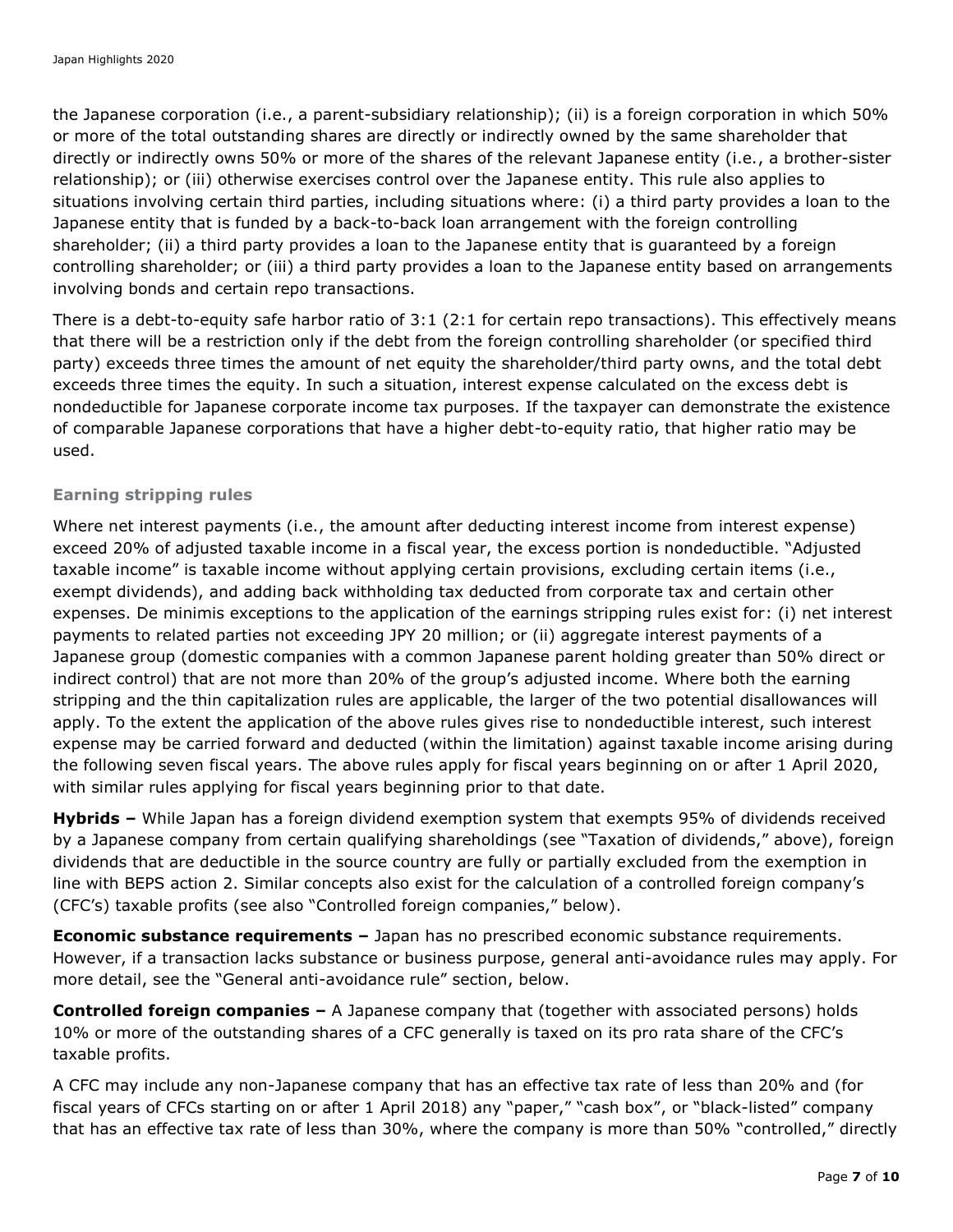or indirectly, by Japanese shareholders. A CFC is considered controlled by Japanese shareholders where Japanese shareholders directly or indirectly own more than 50% of the outstanding shares. For fiscal years of CFCs starting on or after 1 April 2018, the definition of controlled is expanded to include companies controlled in substance, regardless of the number of shares owned.

The CFC rules may be waived for a foreign company with an effective tax rate of less than 20% where it has fixed facilities engaged in business in the foreign country and conducts business activities in that country. Even if a CFC satisfies these conditions, certain passive income is subject to tax in the hands of the Japanese parent company. The inclusion of taxable profits from paper, cash box and black-listed CFCs cannot be waived.

**Disclosure requirements –** Disclosure requirements apply to the 10%-or-more shareholders of CFCs. Transactions with foreign related parties should be disclosed (on Form 17(4)) and submitted with the tax return.

**Exit tax** – Individual income tax generally is imposed on unrealized capital gains on certain financial assets at the time of a resident individual's departure from Japan, if the total value of the individual's eligible assets is JPY 100 million or more, and the individual has lived in Japan for more than five years in the last 10 years before departure. There is no exit tax for corporate income tax purposes.

**General anti-avoidance rule –** General anti-avoidance rules may apply in certain situations to family corporations, reorganizing corporations or their shareholders, members of a tax consolidated group, and foreign corporations with a permanent establishment in Japan.

**Other –** Broadly applicable anti-avoidance rules are in place.

#### **Consumption tax:**

| Rates                |                                                         |
|----------------------|---------------------------------------------------------|
| <b>Standard rate</b> | 10% (national tax 7.8% and local tax 2.2% combined)     |
| <b>Reduced rate</b>  | 0%/8% (national tax 6.24% and local tax 1.76% combined) |

**Taxable transactions –** Japanese consumption tax, similar to a European-style VAT, is levied on the supply of goods and services in Japan; the sale or lease of certain assets in Japan; the import of goods; and certain digital services provided in Japan by nonresidents.

**Rates –** The current combined national and local rate is 10% (8% for certain items) for taxable transactions, and 0% in certain circumstances (e.g., export transactions).

The reduced rate of 8% applies to food and beverages (excluding alcoholic drinks and dining out), and certain newspapers issued more than twice a week (i.e., those based on subscriptions). Consumption tax rate-qualified invoices are required, and from 1 October 2023, an EU VAT-type invoice will be required.

**Registration –** An existing company may elect to be a consumption taxpayer if taxable sales for consumption tax purposes do not exceed JPY 10 million in the "base period" (two years before the current year, or the first six months of the prior year), subject to certain other conditions. In principle, a new company with share capital of less than JPY 10 million should be automatically exempt from filing consumption tax returns until taxable sales exceed JPY 10 million in the base period, or a timely consumption taxpayer election is filed. The election is binding for a minimum of two taxable years. Other than this election, no registration procedures exist under the current consumption tax system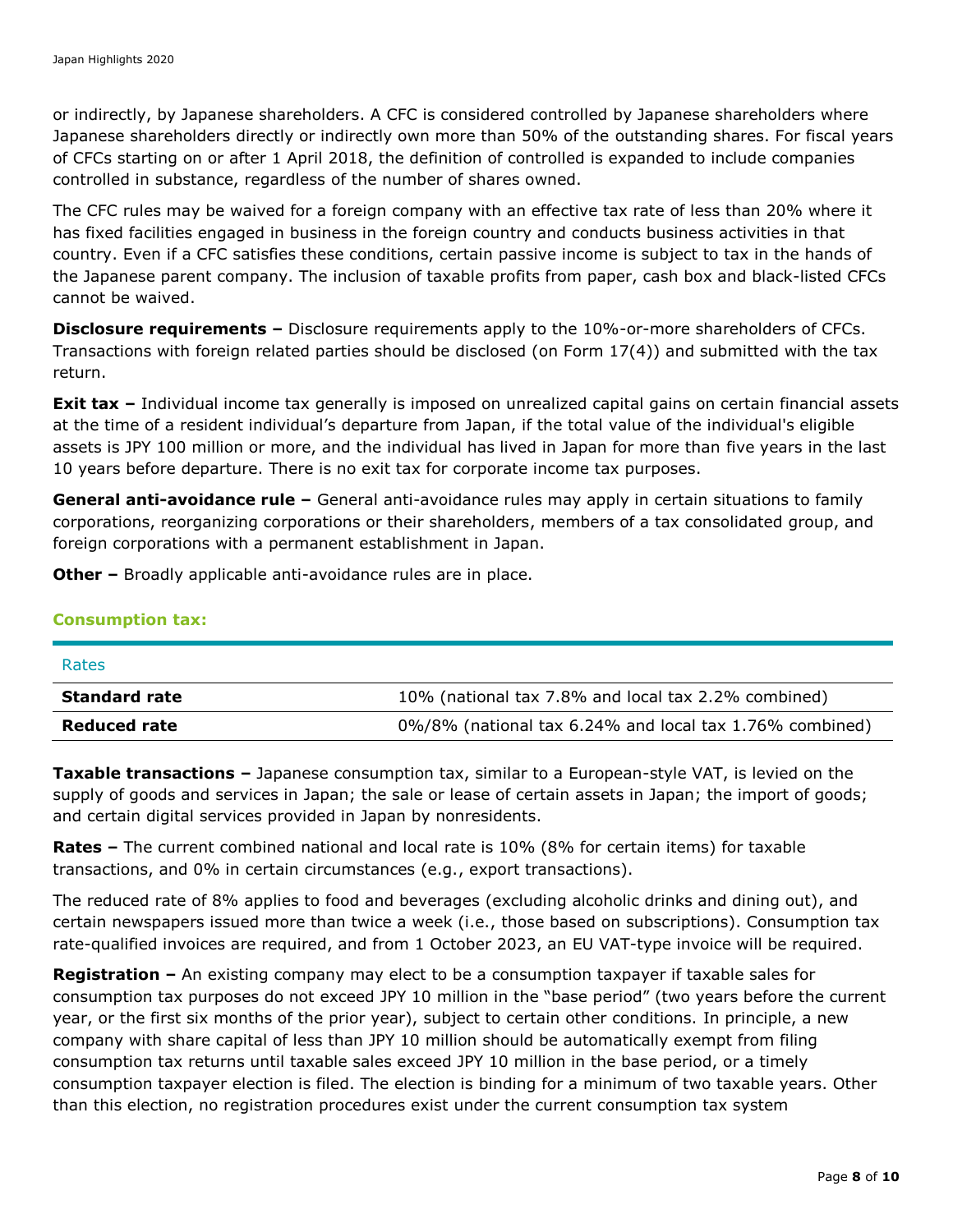A new consumption tax system will be introduced as from 1 October 2023, and only companies that are registered with the Japanese tax office as a qualified invoice issuer business will be able to issue qualified invoices. Relevant registrations will be available beginning 1 October 2021 by filing an application form with the Japanese tax office.

**Filing and payment –** A company must file a consumption tax return and remit the applicable tax to the tax authorities if the company is a consumption taxpayer (see under "Registration," above). The frequency of remittances depends on the total consumption tax collected. The amount of creditable input consumption tax generally depends on total sales, the taxable sales ratio and the method used. Other thresholds/tests also may be applicable.

#### **Other taxes on corporations and individuals:**

Unless otherwise stated, the taxes in this section apply both to companies and individuals and are imposed at the national level.

**Social security –** The employer must withhold the employee's contribution and make its own contributions to social security tax, which has several components. The highest combined employer portion is approximately 16.63%. The highest combined employee's portion is approximately 15.69%.

**Payroll tax –** The employer must withhold national and local income tax and social security contributions at source.

**Capital duty –** Capital duty is included in the local inhabitants tax (per capita levy) and the factor-based local enterprise tax includes a levy on capital, that applies only to companies, not to individuals.

**Real property tax –** The municipal fixed assets levy is assessed at an annual rate of 1.4%. A prefectural real estate acquisitions tax of 3%-4% (temporarily, 1.5%-2%) of the assessed value applies at the time land or buildings are acquired, and a real estate registration tax is imposed on the assessed value of real property at rates ranging from 0.4% to 2%, depending on the type of transfer.

**Transfer tax –** The transfer of certain assets is subject to stamp duty on contracts executed in Japan.

**Stamp duty –** Stamp duty of JPY 200 to JPY 600,000 is imposed on the execution of taxable documents.

**Capital acquisitions tax –** See "Real property tax," above.

**Net wealth/net worth tax –** There is no net wealth or net worth tax.

**Inheritance/gift tax –** Beneficiaries, not deceased persons or donors, are subject to inheritance/gift tax at progressive rates of 10% to 55%. The scope of inheritance/gift tax depends on the domicile of the deceased/donor, the domicile of the beneficiary, nationality of the beneficiary, and the location of the property. A beneficiary domiciled in Japan, regardless of nationality, at the time of the deceased's death is subject to inheritance tax on all worldwide assets acquired, with the exception of a temporary stay under certain visas.

**Other –** Other taxes include registration and license taxes. Share registration tax is assessed at 0.7% on the registration of new or additional share capital.

**Tax treaties:** Japan has concluded 75 income tax treaties and one inheritance/estate tax treaty. The OECD multilateral instrument (MLI) entered into force for Japan on 1 January 2019. For further information on Japan's tax treaty network, visit [Deloitte International Tax Source.](https://www.dits.deloitte.com/#Jurisdiction/33)

**Tax authorities:** National Tax Agency